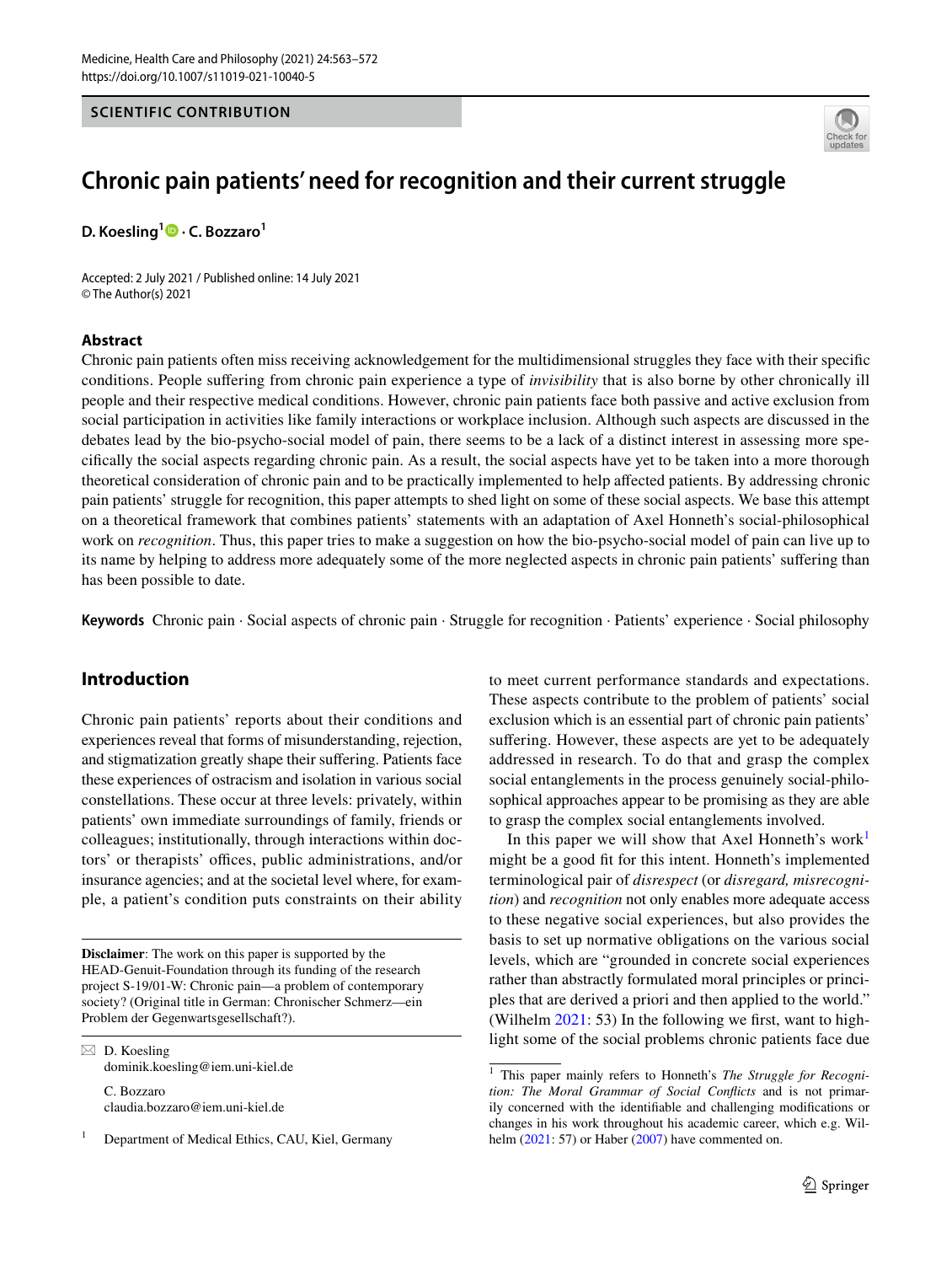to their respective conditions. Following McGee et al. ([2011](#page-9-2): 1383, italics added by the authors) in this regard, who have rightfully stated that "chronic pain ethics needs to be focused upon and framed by the *experiences of people living with chronic pain*." Building on this, we then adapt Honneth's theoretical approach and show that chronic pain patients' situation can be examined within the framework of a *struggle for recognition* by acknowledging social problems in the spheres of primary relations, legal relations, and solidarity. Finally, we make some suggestions on how the framework of a struggle for recognition might help to understand the suffering of patients living with chronic pain and what nor-mative obligates might follow.<sup>[2](#page-1-0)</sup>

# **Chronic patients' experience of social struggles**

Comprehensive studies, such as the one by Breivik et al. from [2006](#page-8-0), have documented various negative effects chronic pain has on the afected people. These range from them experiencing a change of their own corporeality and the disabling efects of the pain to the disintegration of their previous life plans and lifestyles. When it comes to social aspects, chronic pain patients experience a lowered ability to keep up with friends, maintain a job or partake in social events. These examples stand out as some of the negative impacts chronic pain has on people's social lives. Additionally, studies have shown that depending on the specifc form of chronic pain and the social status, there are variances in not only the very impact the chronic pain has on a person's life, but also to their possibilities of alleviating their pain (see Mills et al. [2019](#page-9-3): e274–e275; Karos et al. [2018](#page-9-4); Goldberg [2014:](#page-9-5) 16–18, 27, 127; McGee et al. [2011](#page-9-2): 1383). These fndings are in line with the bio-psycho-social model of pain that indisputably exemplifes an existing research interest in social aspects of chronic pain. At present, there is increased research emphasis on those social aspects which are objectifable, measurable or quantifable. This is especially so in areas like the interdependence of pain and socio-economic status or the lengthy journeys patients undergo to receive proper health care from specialists. However, the quality of relationships or other, more subjective social aspects, remain rather neglected—even though they have been acknowledged in the predominant perspective in the discourse.

To highlight some of the less regarded aspects, we present the following insights into chronic pain patients' situations. This serves the purpose of illustrating some of the possible challenges and hardships people enduring chronic pain might have to face due to their condition. We try to combine our analysis with patients' own view and refections on their situation as we share Jackson's ([2000:](#page-9-6) 15) assessment, that "[w]hat they have to say is worth hearing and it should be given greater weight in the effort to understand the lived reality of severe chronic pain." Certainly, there is no doubt that the considerations we present cover only some neglected aspects and of course, are not applicable for every single individual who suffers from chronic pain. However, they do represent aspects which are shared even amongst some of the people suffering from other chronic diseases but that are common and widely shared amongst chronic pain suferers. As e.g. Scarry [\(1987](#page-9-7): 4) has emphasized, pain is always evident to the one bearing it, but it is not for the one not bearing it. Often only metaphoric imagery, such as feeling *like* being stabbed or *like* having a burn, when there is neither an actual stabbing nor a burn happening, can "be used [to] associatively […] express pain." (Scarry [2007:](#page-9-8) 13) There has been a long and on-going debate on how and in which way pain is properly communicable, but in a generalizing way one can say that pain is intersubjectively elusive, because "[t]o have pain […] means to have unmistakable certainty and yet to be essentially alone with the concrete form of this undoubted experience."<sup>[3](#page-1-1)</sup> (Kohlmann [1997:](#page-9-9) 136; see 136–138; Edwards et al. [2014:](#page-9-10) 367). This creates a huge problem for those not sufering chronic pain, as usual pain indicators such as wounds, are misleading or missing here. One of the main shared social aspects in patients' experience with chronic pain is connected to the various conditions' generally being invisible. As e.g. Jackson ([2005](#page-9-11): 340; see [2000:](#page-9-6) 37–38) stated rightfully, "the lack of a visible mark is considered by some pain suferers to create the conditions for stigmatization. Severe chronic pain is delegitimized in several ways, all serving to question the pain's reality." This interlinks to an impossibility of making many forms of chronic pain visible via imaging procedures like MRI or CT scans. This fact renders chronic pain a *contested* or *con-*

<span id="page-1-0"></span><sup>&</sup>lt;sup>2</sup> The statements are taken from healthtalk.org and krankheitsheit-<br>  $trowersial disease$ , as the patients' experiences and claims erfahrungen.de, which consist of interviews with suferers of various illnesses or diseases like chronic pain. The authors have translated statements originally given in German into English and done so as literally as possible, while trying to keep the specifc tone and notion of the statements. For the quotes taken from academic literatures used, e.g. Honneth's work, we referred to official English translations where they are available. Where such translations are not available the authors have translated relevant passages as described to provide transparent and hopefully adequate translations. In all cases, we provide the original quotes in German as footnotes.

<span id="page-1-1"></span><sup>3</sup> "Schmerzen zu haben […] heißt untrügliche Gewißheit zu haben und doch mit der konkreten Gestalt dieser unbezweifelbaren Erfahrung wesentlich allein zu sein." This very idea is in line with a recent phenomenological defnition of pain provided by Geniusas ([2020:](#page-9-12) 8, italics i.o.): "*pain is an aversive bodily feeling with a distinct experiential quality, which can be given only in original frsthand experience, either as a feeling-sensation or as an emotion*."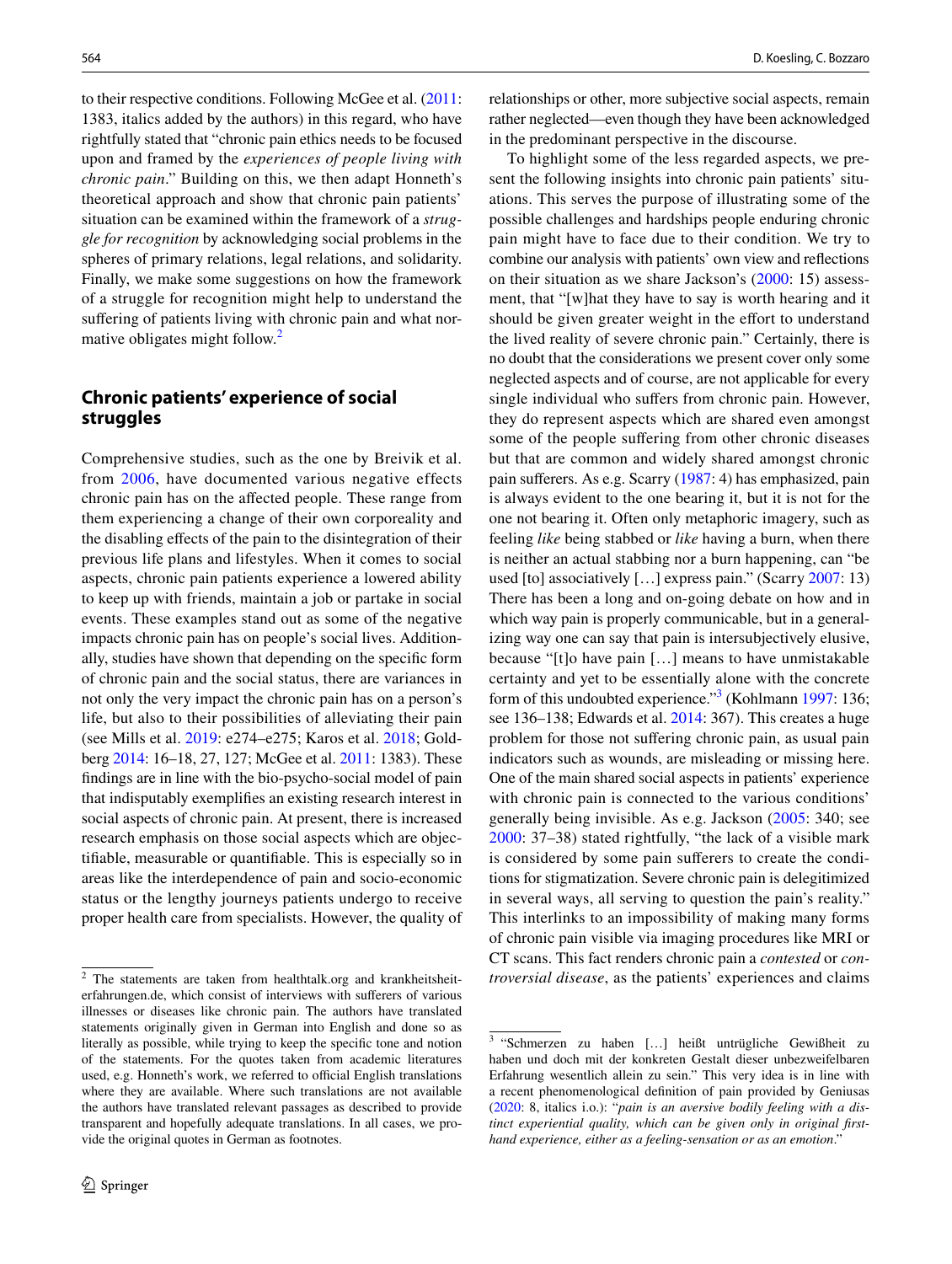cannot be made easily comprehensible for others.<sup>[4](#page-2-0)</sup> One patient describes the situation the following way:

I think it's hard for anybody. The basic problem is that I look perfectly normal, you know, to all intents and purposes I can do most things. I can drive a car, I can do the shopping, I can meet trains. I mean I can, I look perfectly normal. I walk, I could walk upstairs. Okay I pull on the handrails to get upstairs but to... I'm a complete physical specimen. If I'd lost a leg, one often feels that pain, people with chronic pain often use a walking stick because they want people to understand that there's something wrong and that it can't be seen. Pain can't be seen (healthtalk.org w. y.; see Scholz [2010\)](#page-9-13).

As a result, patients are often suspected of exaggerating or even lying about their condition, sometimes even leading up to have suicidal thoughts, plan, attempt or even commit suicide (see Jackson [2000:](#page-9-6) 38, 44–45). Consequently, lay people and also health care professionals frequently raise doubts about the chronic pain's severity or even its existence. Therefore, as a medical condition, chronic pain is "typically at greater risk of skepticism and suspicion" (Goldberg [2014](#page-9-5): 52, see 75, 124, 127; see Gjesdal et al. [2018](#page-9-14): 518; Williams [2016](#page-9-15); Grüny [2004:](#page-9-16) 169–170). This creates an atmosphere of disbelief and lack of trust in a patient's relationships with their family, peers or health care professionals. Chronic pain patients thus often feel helpless, invisible, ignored, and undermined in their experiences of pain. This is because they are being branded as exaggerators or even malingerers and confronted with stress, harmful pejorative stereotypes, and humiliating stigmata. These include being labelled as freeloaders of the medical system or the social security system (see Karos et al. [2018](#page-9-4): 1690; Gjesdal et al. [2018:](#page-9-14) 521–522; Edwards et al. [2014](#page-9-10): 373; McGee et al. [2011](#page-9-2): 1383; Thomas [2000](#page-9-17): 684). Such drastic doubt about chronic pain patients' honesty and authenticity regarding their condition becomes quite problematic for the patients, because, "social support, rest and affection [which] can reduce the pain or make it bearable, by taking the patient as a person in need and not as a committed participant or leave them to themselves in their helplessness<sup>55</sup> (Grüny [2004](#page-9-16): 159, authors' translation; see MacDonald and Leary [2005:](#page-9-18) 217). Research also indicates that "higher levels of social support are associated with lower levels of chronic pain" (MacDonald and Leary [2005](#page-9-18): 207).

In line with these arising doubts about chronic pain patients, chronic pain itself is often interpreted as a personal failure or faw rather than a serious medical condition that needs treatment, help or assistance. While acute pain usually evokes forms of fond attention and the afected people perceive an attitude of care by those surrounding them, this is frequently not the case for chronic pain patients. Here, skepticism is predominant and the chronic pain patients tend to face "a culture of stigma and distrust, and fnd their dignity undermined by a system and a society that appears disinterested in taking a stand for the care and consideration to which they are entitled." (McGee et al. [2011](#page-9-2): 1383) These outlined social struggles of chronic pain patients become tangible in Kleinman's ([1988:](#page-9-19) 57) summarizing statement: "If there is a single experience shared by virtually all chronic pain patients it is that at some point those around them chiefy practitioners, but also at times family members come to question the authenticity of the patient's experience of pain."

Although Kleinman's statement dates back over 30 years it remains true today in the eyes of many afected people. Thus, while some patients express great satisfaction regarding their (medical) treatment and care, others feel like they are not being taken seriously with their issues and needs, as Gjesdal et al. ([2018\)](#page-9-14) recently illustrated. Evidently these insights into chronic pain patients' experiences show a common lack of knowledge about the respective conditions and chronic pain's limiting and restricting efects on the afected people (see MacDonald and Leary [2005](#page-9-18): 216). Additionally, those insights mark a gap between pretensions or aspirations held by people in patients' surroundings and health care professionals and the patients' actual capabilities and possibilities that are diminished by the chronic pain condition itself. This can lead to what patient A. Wagner ([2008,](#page-9-20) authors' translation, italics added by the authors; see Jackson [2000](#page-9-6): 45) describes as "the experience that the healthy and the ill live in *diferent worlds*. Simply because the rules and the standards just aren't the same."[6](#page-2-2)

Such a separation between chronic pain patients and the people they interact with poses a problem for the patients. People suffering chronic pain depend on support that only other people can provide, yet others frequently deny that assistance, and thus, create "a lack of recognition" (Gjesdal et al. [2018](#page-9-14): 521). Simply viewing this as just a form of disrespect would underestimate the related, extensive consequences, which Taylor [\(1994](#page-9-21): 25; see 26) pinpoints in his research: "Nonrecognition or misrecognition can infict harm, can be a form of oppression, imprisoning someone  $\frac{4}{4}$  In this respect chronic pain is very similar to some psychiatric dis-

<span id="page-2-0"></span>eases like depressive disorders.

<span id="page-2-1"></span><sup>5</sup> "daß sozialer Rückhalt, Ruhe und Zuwendung den Schmerz reduzieren oder erträglicher machen können, indem sie den Patienten als Bedürftigen und nicht als verpfichteten Teilnehmer nehmen oder in seiner Hilfosigkeit sich selbst überlassen".

<span id="page-2-2"></span><sup>6</sup> "die Erfahrung, dass Gesunde und Kranke doch in verschiedenen Welten leben. Einfach weil die Regeln und die Maßstäbe einfach andere sind."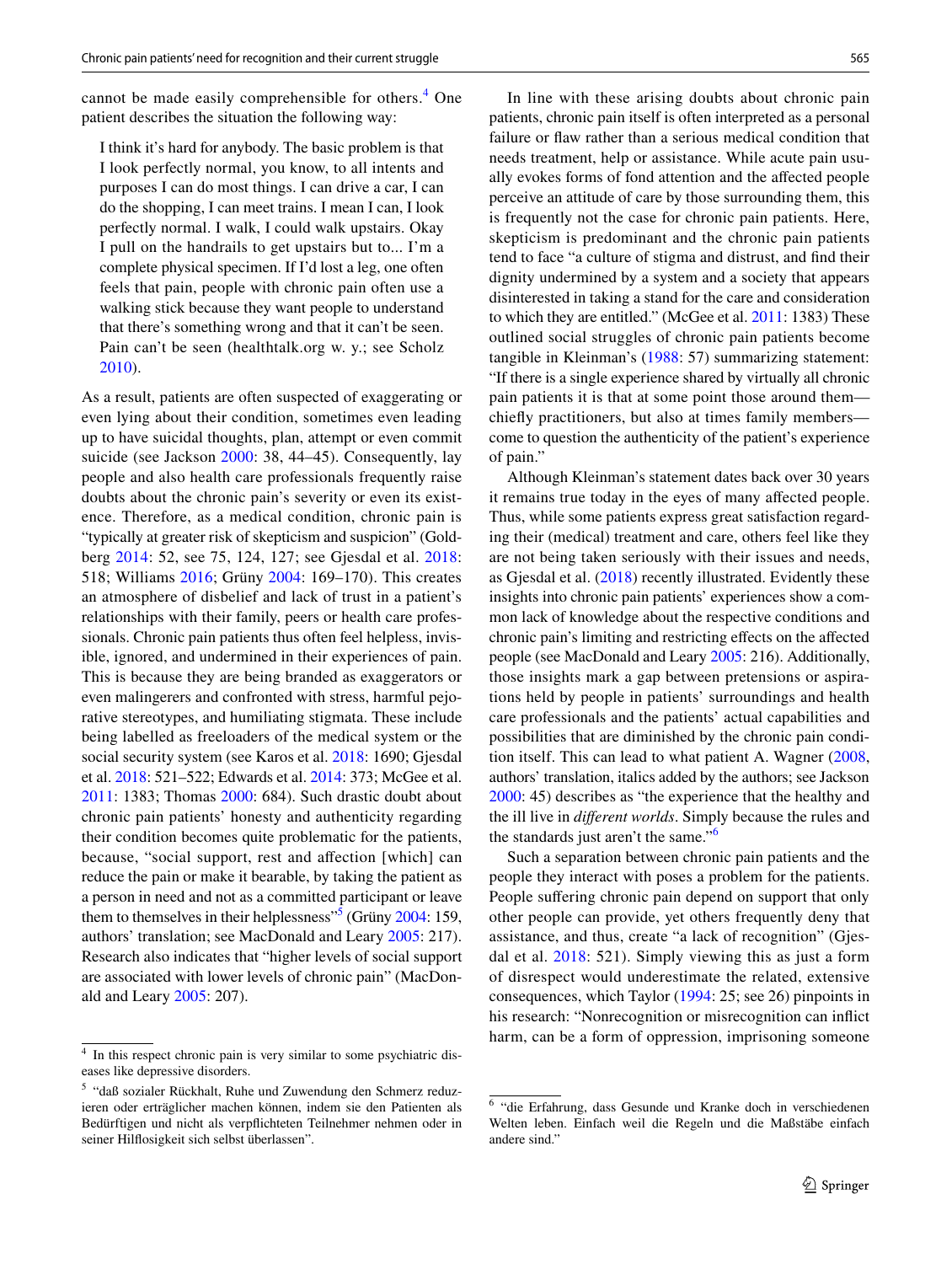in a false, distorted, and reduced mode of being." For this reason, a confict of recognition arises in the context of chronic pain, as "quite apart from the existential meaning of an understanding of what is involved in the intolerable processes of one's own body, the social *recognition* of the suffering is essential" (Grüny [2004](#page-9-16): 146–147, authors' trans-lation, italics i.o.).<sup>[7](#page-3-0)</sup> In case this recognition is lacking, the chronic pain patient's sufering can neither be understood nor alleviated. If understanding and alleviating the sufering of chronic pain patients is an aspired goal for both medicine, where it is a constitutive factor, and society in general, a more elaborate understanding of this confict of recognition itself is required.

Being aware of the social recognition mentioned above is a rather complex phenomenon that ranges from the micro- to the macro-level of society. Therefore, some controversies or disputes regarding the acknowledgement of chronic pain are occurring. These can be made easily visible by e.g. accounting for the activities of the various support groups that are especially concerned with chronic pain. Support groups are not only a vital institution of mutual help through networking, sharing information and knowledge, and having meetups and conferences. They are also a joint voice of those afected by chronic pain in the political discourse. Thus, for example, the support group *Deutsche Schmerzliga e. V.* (n. d., authors' translation) "advocates the right of patients to have competent treatment.  $(...)$  [and] campaigns to increase policymakers and the general publics' understanding about the problems people with chronic pain face."<sup>[8](#page-3-1)</sup>

This indicates that the conficts surrounding the recognition of chronic pain do not only take place in dyadic doctor-patient-relationships, or in smaller circles of family, friends, and colleagues. Rather, these conficts also extend to organizations and institutions and to the stage of health policy and economics. This becomes evident as well when tracing patients' journeys and the importance and need of a (specifc) medical diagnosis by their doctors. Such a diagnosis does not only *authenticate* a patient's condition in front

of their peers, but also the health care systems or pension funds, which influences their financial status strongly.<sup>[9](#page-3-2)</sup>

## **The struggle for recognition of chronic pain patients**

Considering the preceding outlines, it should already be clear that the depicted phenomena can be described as a struggle for recognition in a more general way that is in line with a trend of the last several years to frame many social conficts as conficts of recognition (see Fraser and Honneth [2015](#page-9-22): 7; Fraser [2015](#page-9-23): 15–27). However, the depicted phenomena can furthermore be transferred or translated in a more specifc way as a *struggle for recognition* that takes up a theoretical framework provided by more recent discussions in social philosophy. As it is neither possible nor necessary here for the argument's sake to reconstruct those complex academic debates about recognition, a reference to Honneth's work should suffice as a starting point for further presenting the idea we pursue here.<sup>10</sup> His work seems most applicable as a starting point, as it not only has an explicit and genuine societal-theoretical point of view, but has already been successfully applied and discussed in various contexts, such as Salminen's [\(2020\)](#page-9-24) recent study regarding young people and professionals in social and youth work. But as Honneth has not specifcally addressed the topic chronic pain, we will need to make some necessary conceptual adaptations.

In *The Struggle for Recognition* (Honneth [2005](#page-9-25)), Honneth combines ideas from Georg Wilhelm Friedrich Hegel's early work on this topic with the work of George Herbert Mead to reestablish the term *recognition*. Honneth makes use of this term to describe a fundamental aspect of social life, highlighting the social interdependency of one human being to a counterpart as a constitutive condition for subjectivity and as an enabling condition for a successful life or even a good one. In this manner, he presented recognition quite literally as "a vital human need" (Taylor [1994:](#page-9-21) 26), because "[i]n

<span id="page-3-0"></span><sup>7</sup> "Ganz abgesehen von der existenziellen Bedeutung eines Verständnisses darüber, was es mit den unerträglichen Vorgängen am eigenen Körper auf sich hat, geht es hier wesentlich um die gesellschaftliche *Anerkennung* des Leidens".

<span id="page-3-1"></span><sup>8</sup> "Die Deutsche Schmerzliga hat das Ziel, die Lebensqualität von Menschen mit chronischen Schmerzen zu verbessern. Sie vermittelt Informationen über die Möglichkeiten der modernen Schmerztherapie, über spezialisierte Therapeuten und macht sich für das Recht der Patienten auf eine kompetente Behandlung stark. Sowohl bei den politisch Verantwortlichen als auch in der Öfentlichkeit wirbt die Deutsche Schmerzliga um Verständnis für die Probleme von Menschen mit chronischen Schmerzen."

<span id="page-3-2"></span><sup>&</sup>lt;sup>9</sup> If chronic pain were recognized as a (independent) disease, this might, as Conrad and Muñoz [\(2010](#page-8-1): 21–22) discussed, possibly be a case of medicalization—which as a phenomenon is often criticized for good reasons—that would beneft those afected.

<span id="page-3-3"></span> $10$  The topic of recognition is already prominent in German Idealism. If one follows contemporary work like Bedorf ([2010\)](#page-8-2), for example, there are four types of recognition: intercultural recognition, intersubjectivistic recognition, subjectifying recognition, and misjudging recognition.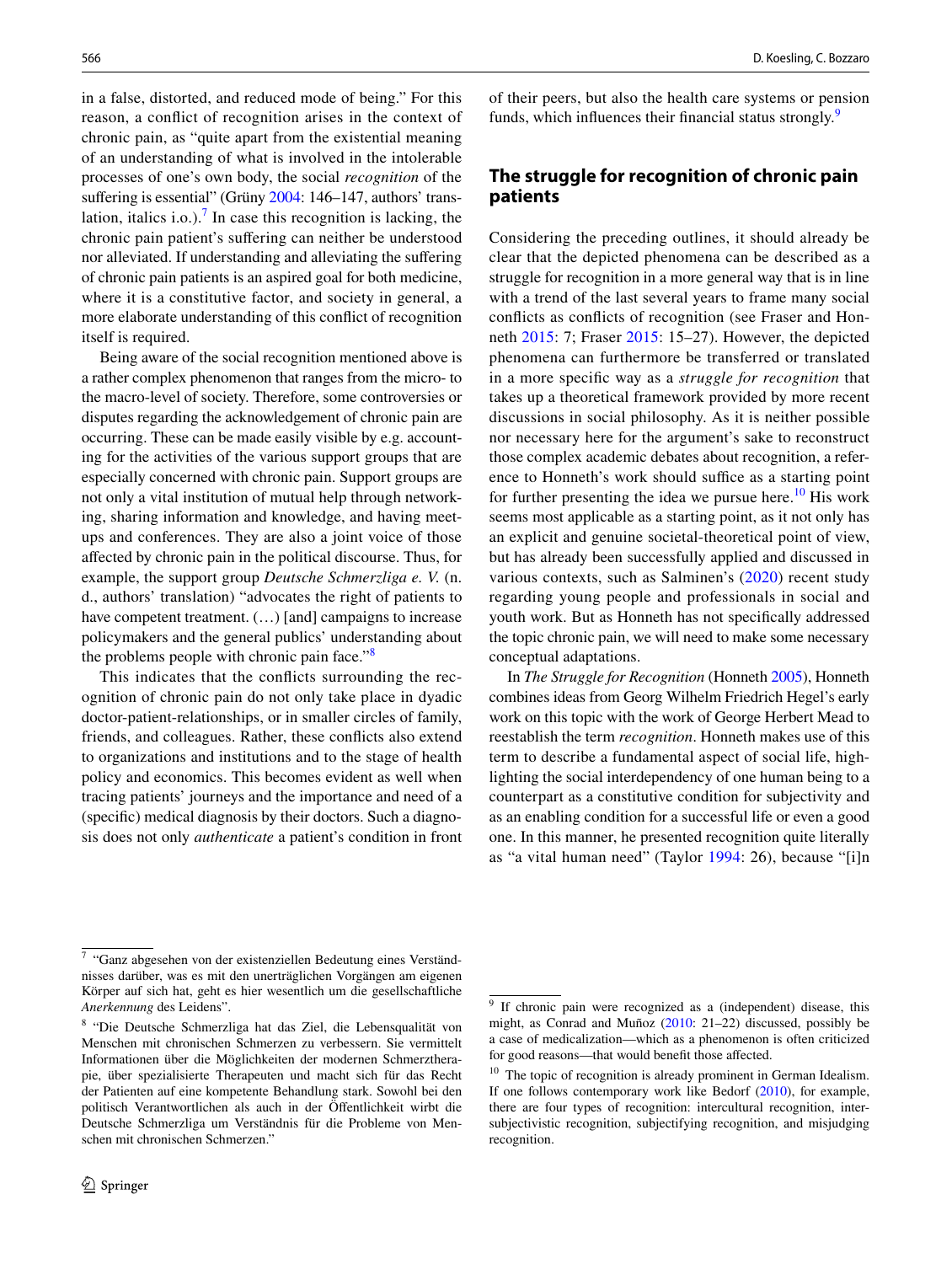order to acquire a successful relation-to-self, one is dependent on the intersubjective recognition of one's abilities and accomplishments." (Honneth [2005](#page-9-25): 136) Hence recognition is not only conceptualized as something positive, but even further, something necessary for the individual. When understood this way, recognition is not merely cognizing another human being, but rather "the expressive act through which this cognition is conferred with the *positive meaning of an afrmation*" (Honneth [2001](#page-9-26): 115, italics added by the authors).

However, this recognition does not simply exist and "[a]ll types of practical self-relations are fragile in the sense that, once formed, they continue to be vulnerable to the erosive efects of misrecognition." (Wilhelm [2021:](#page-9-0) 65) Recognition hence must not only be established, but also maintained via reciprocal, confictual action, as Honneth's usage of the term *struggle* indicates. At the heart of such struggles is the absence, denial or lack of desired recognition. This is labeled as *disrespect,* which, contrary to everyday language "refers not merely to a failure to show proper deference, but rather to a broad class of cases, including humiliation, degradation, insult, disenfranchisement, and even physical abuse" (Anderson [2005a](#page-8-3): iix; see [2005b:](#page-8-4) xviii). In Honneth's understanding, this renders the term disrespect quite specifcally as "an injustice not simply because it harms subjects or restricts their freedom to act, but because it injures them with regard to the positive understanding of themselves that they have acquired intersubjectively." (Honneth [2005](#page-9-25): 131) In this perspective there is a normative obligation to try to minimize disregard, as it is a condition that people intensely dislike and one that ought not to exist. At the same time, attempts must be made to establish all forms of recognition. In this sense recognition and disrespect are complementary, whereas a denial of recognition leads to disrespect which obstructs the possibility of a good life as it disrupts a person's process of identity-formation. Overall disrespect "hinders or destroys persons' successful relationship to their selves." (Iser [2019\)](#page-9-27).

Applying one overarching perspective that follows yet transforms Hegelian and Meadian thought demonstrates that Honneth [\(2005:](#page-9-25) 131–139; see Bedorf [2010](#page-8-2): 47–63) is concerned with various forms of normatively substantial disrespect appearing in three diferent types of social spheres that he distinguishes in bourgeois society. These are: (1) the sphere of primary relationships or sphere of love and friendships, where disrespect prominently takes on forms of physical abuse; (2) the sphere of legal relations, where disrespect appears in forms such as exclusion or denial of rights; and (3) the sphere of solidarity where disrespect takes on forms

of denigration or humiliation. For now, this proves to be a rather abstract diferentiation that seems to be more of an analytical distinction than a radical one. We highlight subsequently how this can be connected with the specifc topic of chronic pain and the afected persons' social hardships.

# **The sphere of primary relationships and the withdrawal of attention**

In the sphere of primary relationships, one can identify the most fundamental mode of recognition. What Honneth describes here as love refers to a way of caring for one's basic needs by signifcant others. In the insinuated sense, *love* is not restricted to romantic love by spouses, significant others, etc., but is to be understood in a broader sense including all meaningful connections on an emotional level. In this sense one should mistakenly narrow *love* as it is terminologically coined here to "describe[] an emotional relation to others that achieves social integration of concrete individuals through acknowledgement of and care for emotional and physical needs and desires." (Wilhelm [2021:](#page-9-0) 56) Hence, "[l]ove relationships are to be understood here as referring to primary relationships insofar as they—on the model of friendships, parent–child relationships, as well as erotic relationships between lovers—are constituted by strong emotional attachments among a small number of people." (Honneth [2005](#page-9-25): 95; see Deines [2007:](#page-9-28) 279) Employing an ontogenetical line of argument (based on the parent–child relationships), these kinds of relationships are fundamental for human beings as they are constitutive for any self-confdence an individual can develop. Additionally, although there are socio-cultural variations, *love* is an *ahistorical* precondition for self-confdence (see Honneth [2005:](#page-9-25) 107, 133). In this sense, the kind of recognition provided in the sphere of primary relations is prior to all other forms and spheres of recognition. Prime examples of disrespect in the sphere of primary relations for Honneth are torture and rape, which combine physical pain, loss of power, being overpowered, abuse, and helplessness. In such cases of "mistreatment, torture and rape the perpetrators do not only intentionally infict pain and injury on their victims but also deride the agency of the latter." (Iser [2019\)](#page-9-27) Exploiting and condoning pain or an intention of actively inficting it is constitutive for this specifc kind of disrespect, where the physical integrity of the suferer is endangered by others and physical as well as psychological well-being might get destroyed (see Deines  $2007: 280$  $2007: 280$ .<sup>[11](#page-4-0)</sup>

<span id="page-4-0"></span><sup>&</sup>lt;sup>11</sup> As should be clear from the explanation the term disrespect is coined in a very specifc sense that might difer from everyday language.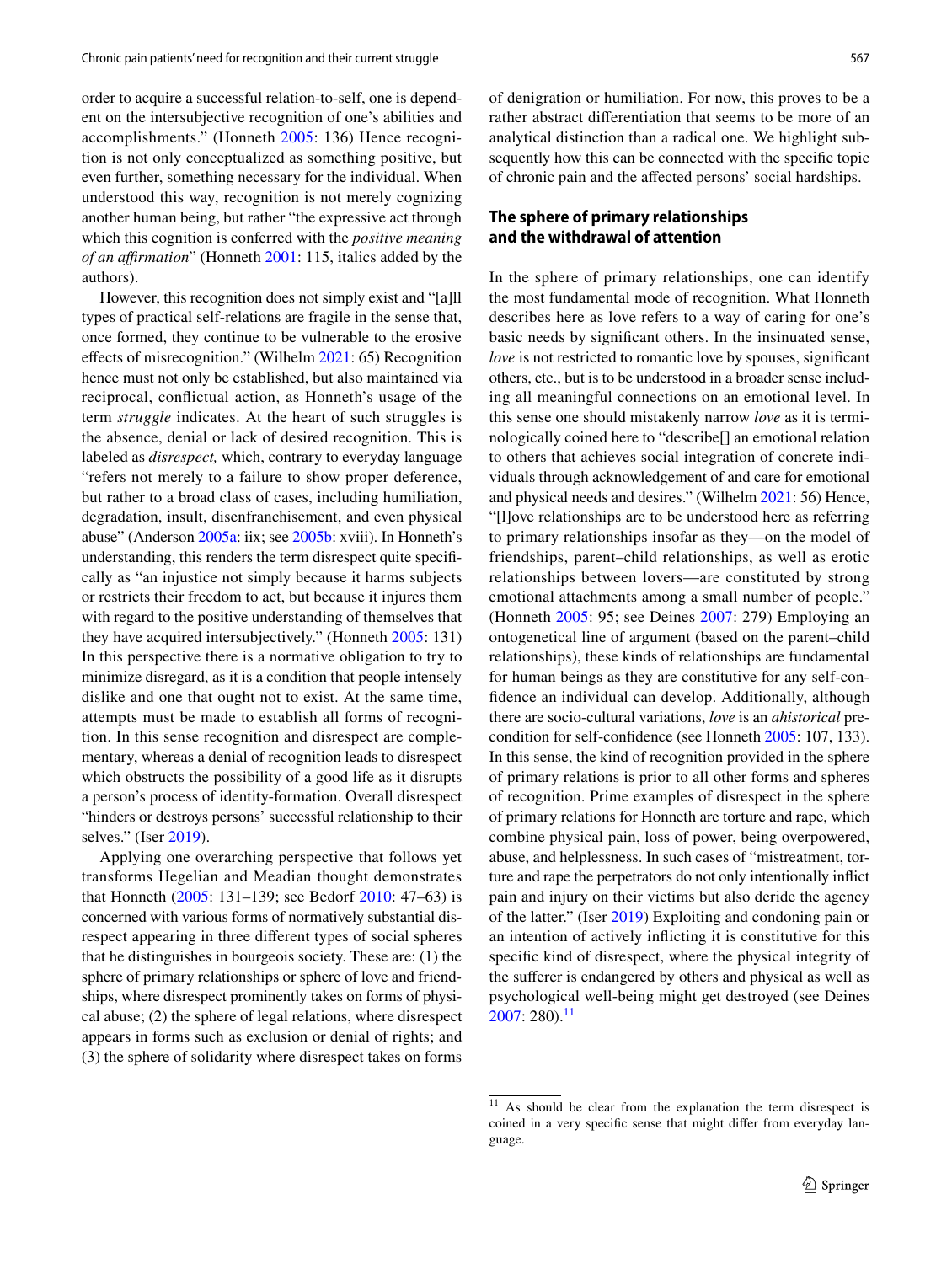Adapting this for chronic pain creates the need for a particular theoretical alteration, $12$  as the disrespect in this sphere does not inherently connect to the chronic pain. Rather, it is more often an *incidental byproduct* of the pain condition itself. Here chronic pain patients' physical integrity has been damaged already. This damage, though, is not necessarily  $13$ a result of a voluntary, abusive act by another person, but due to medical conditions. This makes it diferent in its genesis than Honneth's examples. However, it is not uncommon that, family members, friends, coworkers, and peers start to turn away from the chronic pain patients or abandon them completely in the context of the chronic pain patients' condi-tion.<sup>[14](#page-5-2)</sup> Thus, the patients' need for caring companionship is neglected. There are evidently forms of disrespect towards chronic pain patients which ft a Honnethean framework in the primary relationships, although these may be more subtle than in other cases. Situations such as being desperate for a gentle hug, not being lent an ear or being socially absent from their closest surroundings evokes forms of sufering, especially forms of social isolation. Patient P. Andresen [\(2009,](#page-8-5) authors' translation) described it quite simply:

Our environment today is geared to functioning and hence, there is simply no demand for people with pain. And they are no longer nice to have around and then they are alone quickly. [...] Then comes the unfortunate realization: If you are lucky and one person stays there, or two, that is quite a lot then. And you cannot expect that either.<sup>[15](#page-5-3)</sup>

<span id="page-5-0"></span><sup>12</sup> While an argument can be made that Honneth's examples of torture and rape focus specifcally on intentionally inficted injuries, he insists that the point he wants to make "is not the purely physical pain but rather the combination of this pain with the feeling of being defenselessly at the mercy of another subject, to the point of feeling that one has been deprived of reality" (Honneth [2005](#page-9-25): 132). This seems plausible here because the *efects* of the others' behavior in the context of chronic pain are *pain*ful, even though they might not be the result of an intentional attempt to hurt one's (bodily) integrity. This does lead, though, to the loss of the patient's autonomy of their own body. Additionally, they fall victim to emotional disintegration by their closest ones refusing to offer the patient adequate social support for their medical condition.

<span id="page-5-1"></span><sup>13</sup> Yet there are cases where chronic pain can be attributed to others' doing. A prime example for this is chronic pelvic pain resulting from being abused and raped.

<span id="page-5-2"></span><sup>14</sup> Although chronic pain might be one central cause of such an abandonment, one should restrain from a simple monocausal hypotheses here as chronic pain can be one important, but not the sole factor for isolation.

<span id="page-5-3"></span><sup>15</sup> "Unsere Umwelt ist heute auf Funktionieren eingestellt und da sind Menschen mit Schmerzen einfach auch nicht gefragt. Und sie sind auch nicht mehr schön um sich zu haben und Sie sind dann schnell allein. […] Denn leider muss man dann feststellen: Wenn man Glück hat und einer bleibt da, oder zwei, dann ist das schon eine ganze Menge. Und man kann das auch nicht erwarten."

Such a withdrawal of dependable and reliable companionship does not only add another dimension to the pain experience itself. The retraction of signifcant others, regardless of whether it is a slow process or an abrupt loss, can result in a hurtful isolation for the afected people. They have not been accepted in their condition by the people who are closest to them. Although it is understandable and desirable—even from a non-subjective, normative standpoint—if chronic pain patients could be part of loving relationships, one has to acknowledge that love is something that cannot be imposed or enforced. As Wilhelm [\(2021](#page-9-0): 57) recently put it: "Love as deep afection cannot be expanded at will or to too many individuals" and therefore one cannot simply be asked to love someone.

## **The sphere of legal relations and conficts about the enforcing of rights**

The second sphere, the one of legal relations, presents itself as distinguished from the sphere of primary relations. This sphere is historically *contingent,* and in and of itself, a product of history. One attains recognition here explicitly not as a specifc individual, but as an equal member of the general public. By institutionalizing rules via legal practices in legislative procedure or organizations like independent courts, the legal relations guarantee a person's freedom and status as an equal without considering their specifc individuality. By being granted legal *rights* and being able to act according to them, a person is not only able to establish self-respect, but also learns to reciprocally take the point of view of the other and respect the other (see Honneth [2005:](#page-9-25) 133, [1990:](#page-9-29) 1049; Deines [2007](#page-9-28): 280). Having legal rights is contingent, so controversies arise about the central question, who obtains them and is therefore a person in a *moral sense*. Depending on how this question is answered and who is included and excluded in the understanding of a person in a moral sense leads to quite a diference in which rights are guaranteed to whom and to what extent. In line with this, the withholding or withdrawal of recognition here "refers to those forms of personal disrespect to which an individual is subjected by being structurally excluded from the possession of certain rights within a society." (Honneth [2005](#page-9-25): 133) This consequently leads to "the feeling of not enjoying the status of a full-fedged partner to interaction, equally endowed with moral rights" (Honneth [2005](#page-9-25): 133; see Deines [2007:](#page-9-28) 281). This damages a person's self-respect.

One example of such disrespect in the legal relations is the exclusion of people because of their heritage, sexuality, religion, or skin color. In such cases, a person is denied the legal entitlement due to contingent empirical factors and there is a misapplication of rights or a refusal to apply them at all (see Wilhelm [2021](#page-9-0): 82). In a similar way, some chronic pain patients seem to feel that they are denied legitimate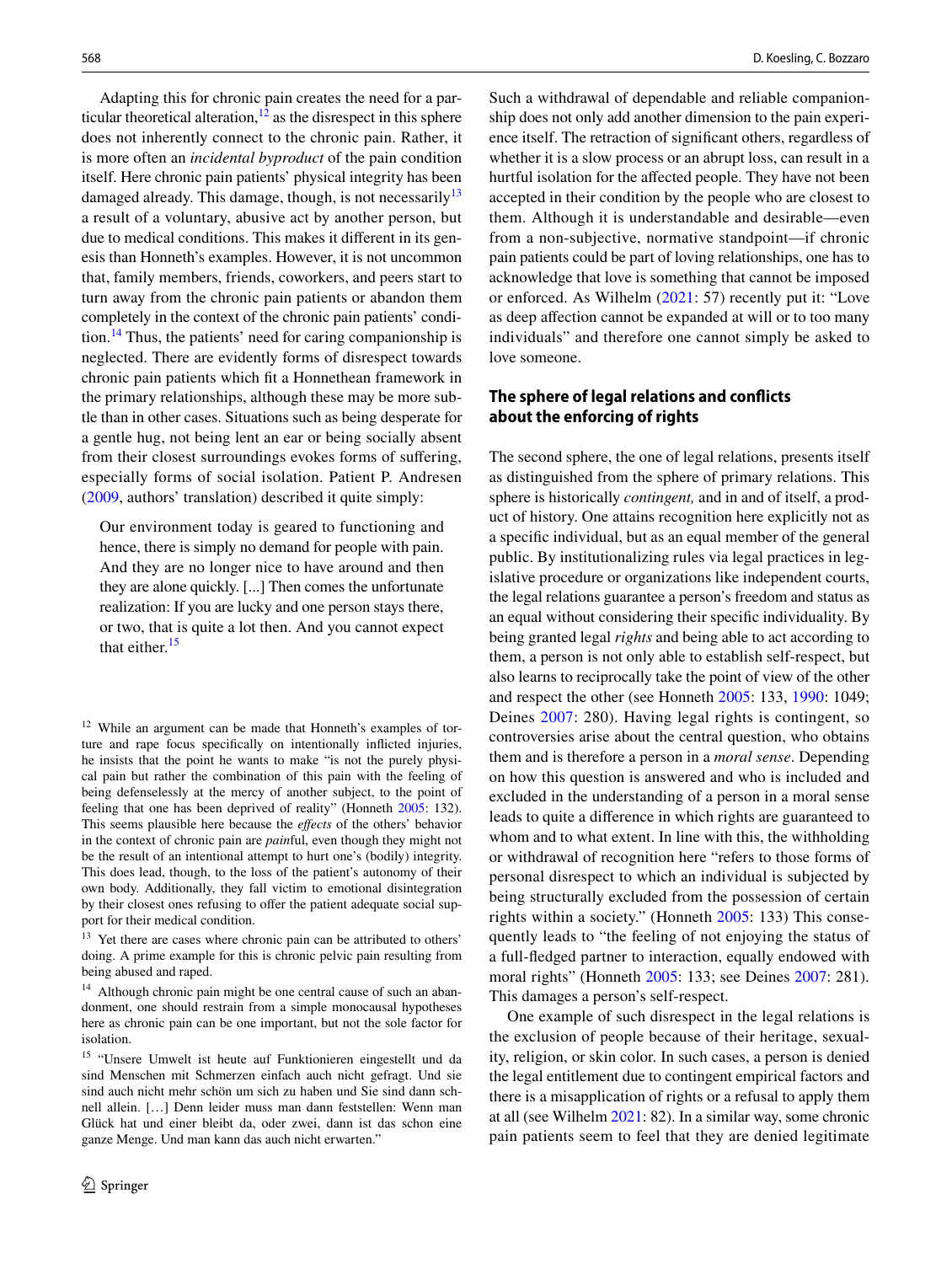claims. This confict, next to the documented "disparities in access to pain care for certain groups" (Edwards et al. [2014:](#page-9-10) 373; McGee et al. [2011:](#page-9-2) 1377–1378, 1381–1382) and whether due to fnancial, geographical or other reasons, can be identifed in a disparity in the interpretation of what chronic pain patients are rightfully owed and what they need for an actual improvement of their situation e.g. in forms of payment for medical treatment in rehabilitation programs. In this context, patient I. Meyer [\(2009,](#page-9-30) authors' translation) stated: "And according to the law, it all sounds very diferent. When I read the statute book now and then I think: well my God, you have actually taken care of it, you will find help everywhere, but in practice it is not so."<sup>[16](#page-6-0)</sup> Such a diference between patients' perception of what they deserve and the institutionalized way of aiding them, as well as the interrelated conficts can become virulent. Patient I. Meyer demonstrated this when explaining about the complex processes of evaluation and revaluation when it comes to official assignment of care levels: "You have to fight for everything. I had care level two, now I am to be downgraded to one, even though I felt worse. Yes, so then I was informed, care level one, […] then I had to go to battle again, now it is in the works, and afterwards it should then be decided" (Meyer  $2009$ , authors' translation).<sup>17</sup> Such an exhausting and bureaucratic task is only one aspect of the confict, though, as it is often accompanied by stigmatization due to the partial or whole denial of their legal claims.

## **The sphere of solidarity and the limited capability to contribute to society**

The third sphere Honneth addresses is the one of solidarity, which like the sphere of legal relations, is also a historical product. However, there is a central diference. In contrast to the legal relations sphere, in the sphere of solidarity, one does not receive recognition as a result of being a person in a moral sense and hence, on the basis of a generalized concept. Instead, recognition here is based on a shared set of specifc values the members of the sphere of solidarity agree on. When a person matches and satisfes those specifc values and therefore contributes to common goals, they are recognized as a valuable member in the shared social praxis and can establish self-esteem. As one's self-esteem relies heavily on contributing to and participating in society in a culturally sanctioned way, a problem for the individuals can arise "[i]f this hierarchy of values is so constituted as to downgrade individual forms of life and manners of belief as inferior or defcient, [because] then it robs the subjects in question of every opportunity to attribute social value to their own abilities" (Honneth [2005](#page-9-25): 134; see Deines [2007](#page-9-28): 281). This value of one's specifc capabilities can vary as the values themselves are contingent. They are "the result of social and cultural struggles that lack the universality that is distinctive of legal relations" (Anderson [2005b](#page-8-4): xvii).

Modern society contains many values, such as legal equality or helping people in need. However, nowadays performance—especially in the work context—seems to have become a main priority, or core value. This has an excluding impact on various groups of society. The elderly comprise one such group because as they age, elderly people can have the feeling that they cannot contribute anything valuable to society when they are no longer part of the economic production system. Many chronic pain patients have the same feeling of being unable to contribute to society, as they cannot fit within the dominant norms of performance, productivity, and efficiency. Their pain condition hinders them from working fully or even working at all and "[s] ome who continued to work found they could no longer perform adequately. Others said they worked in constant pain." (Jackson [2000](#page-9-6): 35) As a result of such limitations, chronic pain patients are often no longer perceived as fellow human beings who, despite their limitations, may be able to contribute something valuable to society. Instead, they are often exclusively viewed as supplicants or claimants, although they actually want to partake, but are simply unable due to their condition.

Patient Klein's [\(2009](#page-9-31), authors' translation) statement is a testimony of this kind of social struggle: "And I don't have to throw myself into the job market because nobody would hire me anymore. No, I can kiss that goodbye […] [Y]ou're not that old at all and suddenly the world has no use for you. And then I really don't know what to do. I really do not know. I lack my place in this world."[18](#page-6-2) Not only do such statements express feelings of despair and uselessness, they also refect that some of those afected by chronic pain cannot perceive themselves as a valuable contributor to the community and are not given the desired social appreciation. <sup>16</sup> "Und laut Gesetz klingt das alles ganz anders. Wenn ich jetzt das They are structurally excluded by not matching societies'

<span id="page-6-0"></span>Gesetzbuch lese und dann denk ich: naja Gott, da hast du eigentlich ausgesorgt, da fndest du überall Hilfe, aber in der Praxis ist es nicht so."

<span id="page-6-1"></span><sup>17</sup> "Man muss um alles da kämpfen. Jetzt ging es wieder um die Pfegestufe. Ich hatte Pfegestufe zwei, jetzt soll ich auf eins zurückgestuft werden, nachdem es mir aber jetzt schlechter geht. Ja, so dann hatte ich Bescheid bekommen, Pfegestufe eins, […] Und ja dann hab ich auch mich da wieder stark gemacht, nun ist es in Arbeit, nun soll diese Sache und danach soll es dann entschieden werden".

<span id="page-6-2"></span><sup>18</sup> "Und auf den Arbeitsmarkt brauche ich mich gar nicht reinschmeißen, weil mich würde kein Mensch mehr einstellen. Nein, das kann ich abhaken. […] [S]o alt bist du gar nicht und auf einmal hat die Welt keine Verwendung mehr für dich. Und ich weiß dann echt nicht, was ich machen soll. Ich weiß es wirklich nicht. Mir fehlt mein Platz in dieser Welt."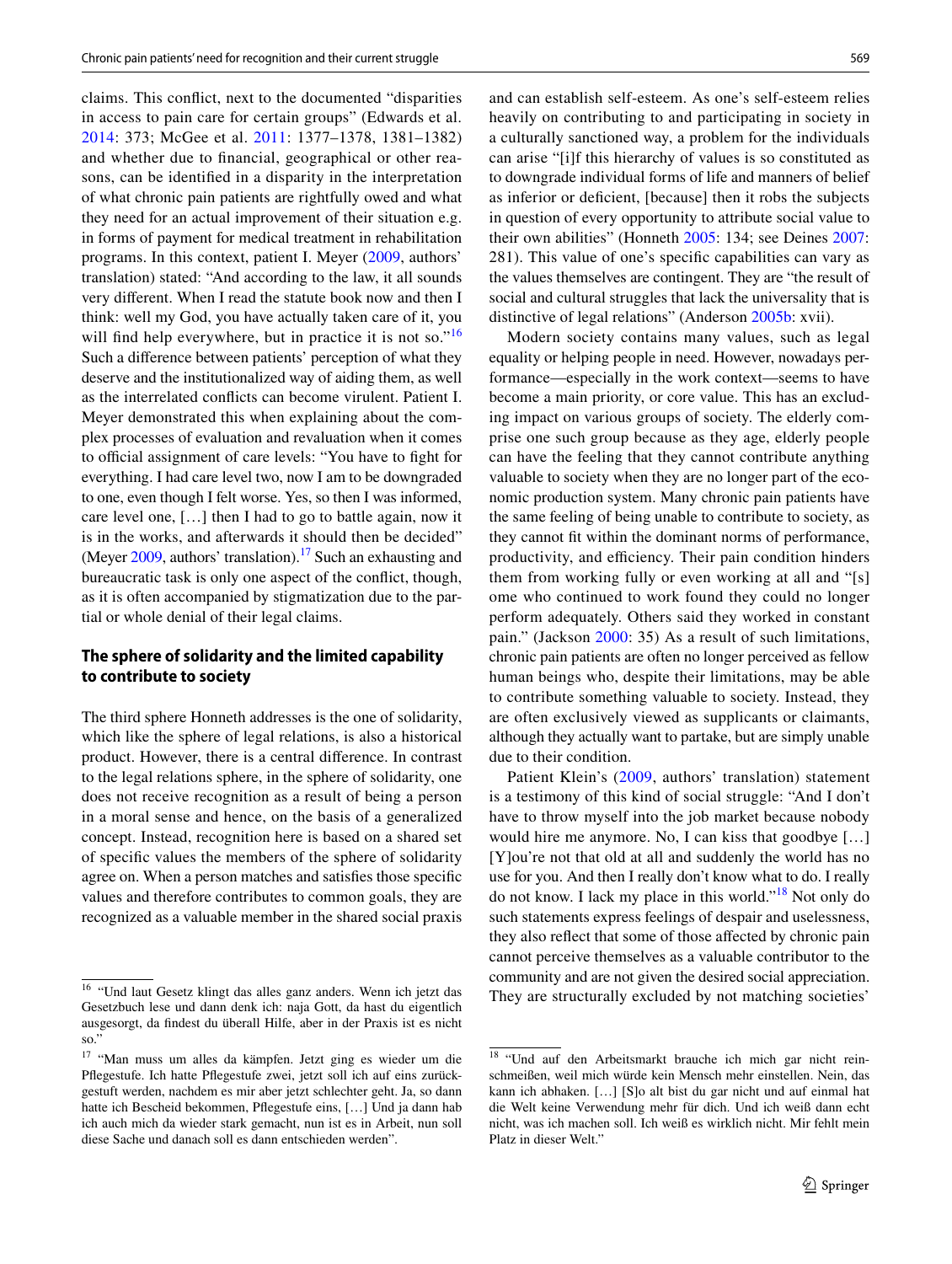norms of contributing—especially economically. Often, they are only acknowledged as chronic pain bearers and not as appreciative human beings who are able to partake in society despite their pain-induced restrictions. In this way, chronic pain patients are excluded from societal participation.

#### **Summary**

This article aimed to present in more detail the social aspects of chronic pain that are acknowledged in the biopsycho-social model of pain, but have not yet been profoundly elaborated. Hence, the understanding of the social circumstances of chronic pain, its meaning for the patients' lives, and the social consequences that are often invisible and have a subtle impact, lags behind other research areas. We began by presenting some established research that addresses social aspects of pain and the widely accepted knowledge that social exclusion itself can be hurtful. Then, we provided some insight into chronic pain patients' experience to illustrate some of the social problems that arise, and subsequently lead to a confictual social embeddedness resulting in a struggle for recognition. By building on some of Honneth's refections on disrespect, it became possible to translate various aspects of these conficts into social philosophical terminology.

A perspective on chronic pain like we have attempted here, might help by highlighting an absence of social support on various social levels, resulting in various forms of isolation, exclusion and dismissal (see Kieselbach et al. [2016](#page-9-32): 352–353; Newton et al. [2013:](#page-9-33) 166–167; Jackson [2000:](#page-9-6) 38). It illustrates the diferent areas of the social conficts and how they might need addressing to alleviate the suffering of chronic pain in its social regard, which Buchman et al. [\(2017](#page-8-6): 36) hint to as well when they state: "A desire to avoid 'pervasive distrust' may be what really matters to persons living with pain, as they strive for their claims to be considered credible and their character considered trustworthy." Describing the situation of chronic pain patients with the help of the terminology and ideas involved in texts such as *The struggle of recognition* helps to make chronic pain visible in new ways. This also gives voice to "perceived relational devaluation resulting from a pain disorder [which] might add directly to an individual's sufering" (MacDonald and Leary [2005](#page-9-18): 217). The approach we presented might help to consider how to properly address and also narrate the topic of chronic pain in various academic debates so that all participants recall,

that for many pain suferers, their lived experiences are marked by isolation, stigma, and exile, even from their own bodies. Thus […] the primary means of alleviating the pain patient's existential sufering is

to bring them back into the social world and into a sense of community. […] Even the very act of listening to the pain suferer and taking a narrative can be an important step in bringing the pain suferer into society (Goldberg [2014](#page-9-5): 86).

Building on the various forms of disrespect and the interconnected struggles for recognition might therefore be very useful in understanding chronic pain better as a whole, since an experience of disregard such as "[t]he psychological pain of being disbelieved and stigmatized is surely as devastating to these patients as their bodily pain, perhaps more so" (Thomas [2000](#page-9-17): 697). Thus, such an attempt is not only a theoretical gimmick, as "the experience of being disrespected carries with it the danger of an injury that can bring the identity of the person as a whole to the point of collapse" (Honneth [2005:](#page-9-25) 131–132). Neglecting this in the context of chronic pain will lead to a failure to properly conceive the complex sufering chronic pain can create. As McGee et al. [\(2011](#page-9-2): 1383; see Cassell [2012\)](#page-8-7) noticed with inadequately treated chronic pain patients, they sufered "not only physically but in all aspects of personhood." Hence, helping chronic pain patients does not only mean alleviating the pain experience itself. It can consist—and when alleviation is not possible, must consist—of easing the sufering connected to chronic pain by means of simply spending time with the afected person. Listening to and talking with them acknowledges that the chronic pain patient is still being a human who is deserving and worthy of respect, afection, and care (see Frede [2018:](#page-9-34) 14). This results in recognizing that chronic pain is not simply another problem that just needs medicalpharmaceutical attention, but also explicit treatment as a social problem, which, as we have shown here, connects with "experiences of exclusion, alienation, rejection, and powerlessness" (Edwards et al. [2014](#page-9-10): 371).

As indicated above, one central consequence of this is that chronic pain cannot be understood as a problem that falls exclusively into the area of medicine, or the feld of psychology or the psychosomatic: "As important as medical services are to ameliorating disease and human sufering, medical care is neither intended to nor generally equipped to address the macrosocial factors that determine patterns of pain and its distribution in populations." (Goldberg and McGee [2011\)](#page-9-35) Health care professionals are, of course, absolutely necessary to provide some (forms of) relief from chronic pain and fnd ways to deal with the chronic pain and its extensive consequences. Social aspects of chronic pain can only be adequately addressed by people who recognize the chronic pain patients in their daily struggles and help them to bear the burdens, yet do not fall into the pattern of viewing the patients solely as sick people. However, these professionals cannot attend to all aspects by themselves, which becomes comprehensible when comparing forms of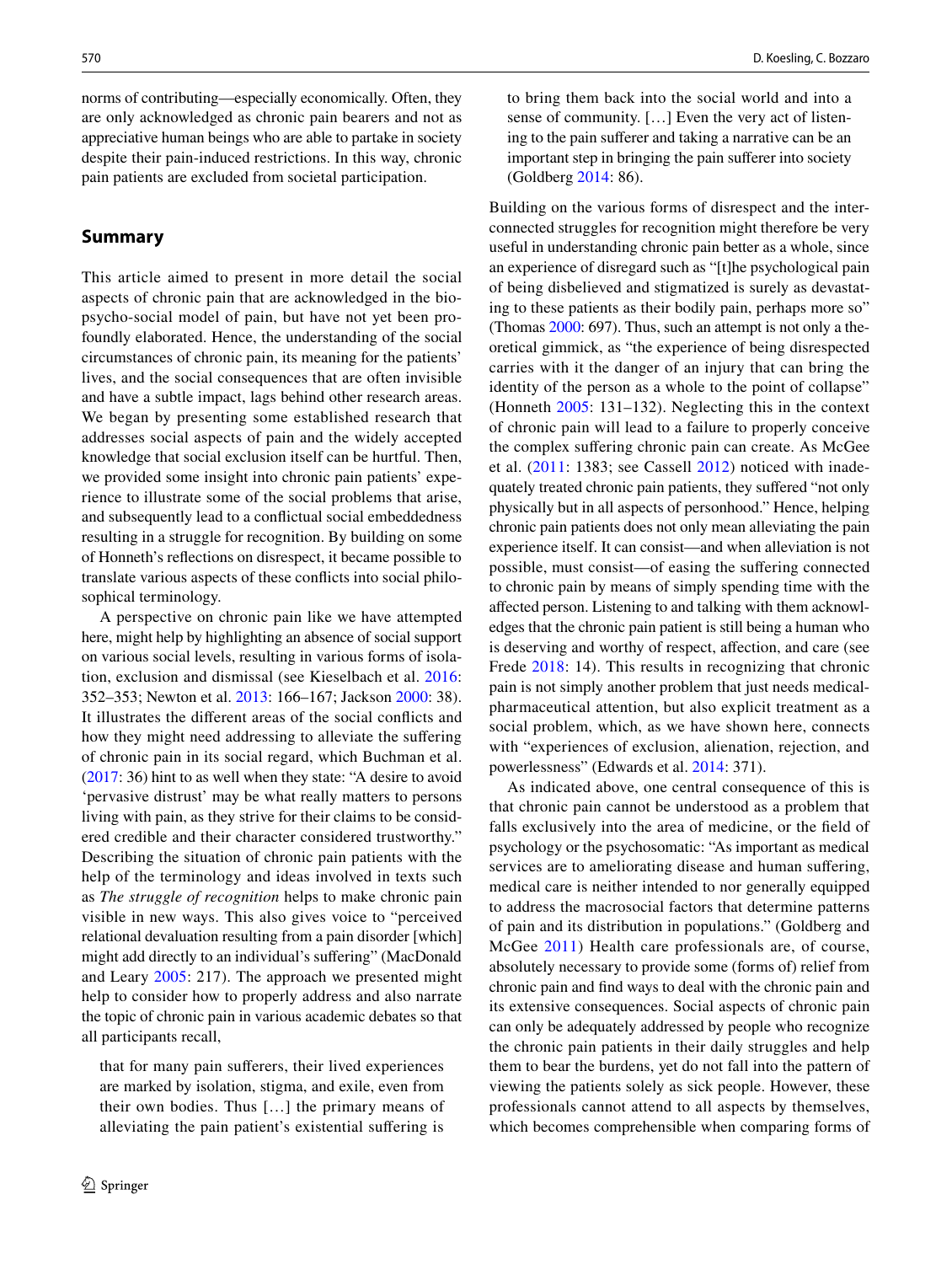recognition which can be expected in a professional setting compared to those which cannot be expected in the same way, such as love. Hence, one must restrain from to delegate the complex normative challenge to medical personal and misinterpret it as their sole normative obligation or duty to help chronic pain patients. Not all forms of recognition can be provided by single groups of persons. Family and friends provide diferent forms of support than medical personal and vice versa, and they are not simply interchangeable.

These is a general need for people, whatever profession or specifc role they have in chronic pain patients' lives may be, to help those with chronic pain maintain an active role in society and retain control of the social aspects of their lives as much as possible. As Karos et al. ([2018](#page-9-4): 1690) noted, "pain [undoubtedly] places the individual in a state where they rely on others for support and transferring control to others such as family, friends, and most importantly, health care providers." This perspective of recognition presents a serious normative obligation: Try to treat chronic pain patients with as much care and equality as possible while considering patients' individual restrictions and being supportive, not patronizing. This should not be mistaken to simply accept chronic pain patients' perspective without challenging it in any way. It rather has to be a genuine and unbiased efort to understand and help the patient in his complex live-changing afect chronic pain often is, but this does neither imply to just simply do everything a patient asks nor a simple affirmation or echoing of patients' view of their pain, but to support him or her. That can also mean to engage with chronic pain patients' condition, situation, feelings and needs in a critical, yet benevolent way. This is important as it exemplifes that, "[n]either every negative description of a person('s self-image) nor every challenge of her current status position—as hurtful as such 'challenges' might be for the afected person—is necessarily a form of misrecognition. Quite to the contrary, only by being subject to well-meaning criticism can we improve ourselves." (Iser [2019](#page-9-27)).

Finally, we recognize that on the institutional level, more efforts are needed to support chronic pain patients manage a life with chronic pain better. Implementing health literacy programs and other forms of inclusive projects could help achieve this goal and provide chronic pain patients with the recognition, support, and visibility they so greatly need. The paper primarily approached the problem with a perspective on the chronic pain patients. Yet this should not be mistaken to exclude the macrosocial context aspect the subjects are embedded in. There can be no doubt, that this calls for a macrosocial perspective and we were only able to provide some insight into this here. Hence, a "shift in policy from the micro-level focus on the provision of health care services to a macro-level approach addressing the structural determinants of health dovetails with a number of practices and reports urging the same kind of health policy shift" (Goldberg and McGee [2011\)](#page-9-35) is essential to understand the complex situation of chronic pain patients better. These aspects should be investigated further with a more complex analyses of social norms in modern, mostly capitalist societies, their mechanisms and structures, as "[t]he daily agony of individuals with chronic pain is often intensifed by the way this larger society views their predicament and attempts to deal with it." (Jackson [2000](#page-9-6): 2) This calls especially for further research dedicated to the link between power, norms and discrimination which is as play in the case of chronic pain.

**Acknowledgement** The authors are very grateful for the constructive and productive feedback given by the two anonymous reviewers.

**Funding** Open Access funding enabled and organized by Projekt DEAL.

**Open Access** This article is licensed under a Creative Commons Attribution 4.0 International License, which permits use, sharing, adaptation, distribution and reproduction in any medium or format, as long as you give appropriate credit to the original author(s) and the source, provide a link to the Creative Commons licence, and indicate if changes were made. The images or other third party material in this article are included in the article's Creative Commons licence, unless indicated otherwise in a credit line to the material. If material is not included in the article's Creative Commons licence and your intended use is not permitted by statutory regulation or exceeds the permitted use, you will need to obtain permission directly from the copyright holder. To view a copy of this licence, visit<http://creativecommons.org/licenses/by/4.0/>.

## **References**

- <span id="page-8-5"></span>Andresen, P. 2009. *Petra Andresen beschreibt, dass die Umwelt auf Funktionieren eingestellt ist, da sind Menschen mit Schmerzen nicht gefragt*. In: [https://krankheitserfahrungen.de/module/chron](https://krankheitserfahrungen.de/module/chronischer-schmerz/personen/petra-andresen/petra-andresen-beschreibt-dass-die-umwelt-auf-funktionieren-eingestellt-ist-da-sind-menschen-mit-schmerzen-nicht-gefragt) [ischer-schmerz/personen/petra-andresen/petra-andresen-besch](https://krankheitserfahrungen.de/module/chronischer-schmerz/personen/petra-andresen/petra-andresen-beschreibt-dass-die-umwelt-auf-funktionieren-eingestellt-ist-da-sind-menschen-mit-schmerzen-nicht-gefragt) [reibt-dass-die-umwelt-auf-funktionieren-eingestellt-ist-da-sind](https://krankheitserfahrungen.de/module/chronischer-schmerz/personen/petra-andresen/petra-andresen-beschreibt-dass-die-umwelt-auf-funktionieren-eingestellt-ist-da-sind-menschen-mit-schmerzen-nicht-gefragt)[menschen-mit-schmerzen-nicht-gefragt](https://krankheitserfahrungen.de/module/chronischer-schmerz/personen/petra-andresen/petra-andresen-beschreibt-dass-die-umwelt-auf-funktionieren-eingestellt-ist-da-sind-menschen-mit-schmerzen-nicht-gefragt). Accessed 6 June 2020.
- <span id="page-8-3"></span>Anderson, J. 2005a. *Translator's Note.* In: Honneth, Axel*: The struggle for recognition: The moral grammar of social conficts*. Reprinted. Cambridge, UK: Polity Press, pp. iix–ix.
- <span id="page-8-4"></span>Anderson, J. 2005b. *Translator's Introduction*. In: Honneth, Axel: *The struggle for recognition: The moral grammar of social conficts*. Reprinted. Cambridge: Polity Press, pp. x–xxi.
- <span id="page-8-2"></span>Bedorf, T. 2010. *Verkennende Anerkennung. Über Identität und Politik*. Orig. edition, 1st printing. Berlin: Suhrkamp.
- <span id="page-8-0"></span>Breivik, H., B. Collett, V. Ventafridda, R. Cohen, and D. Gallacher. 2006. Survey of chronic pain in Europe: Prevalence, impact on daily life, and treatment. *European Journal of Pain* 10 (4): 287– 333.<https://doi.org/10.1016/j.ejpain.2005.06.009>.
- <span id="page-8-6"></span>Buchman, D.Z., A. Ho, and D.S. Goldberg. 2017. Investigating trust, expertise, and epistemic injustice in chronic pain. *Journal of Bioethical Inquiry* 14 (1): 31–42. [https://doi.org/10.1007/](https://doi.org/10.1007/s11673-016-9761-x) [s11673-016-9761-x.](https://doi.org/10.1007/s11673-016-9761-x)
- <span id="page-8-7"></span>Cassell, E. 2012. *The nature of sufering and the goals of medicine*, 2nd ed. Oxford: Oxford University Press.
- <span id="page-8-1"></span>Conrad, P., and V.L. Muñoz. 2010. The medicalization of chronic pain. *Tidsskrift for Forskning i Sygdom Og Samfund* 13: 13–24.